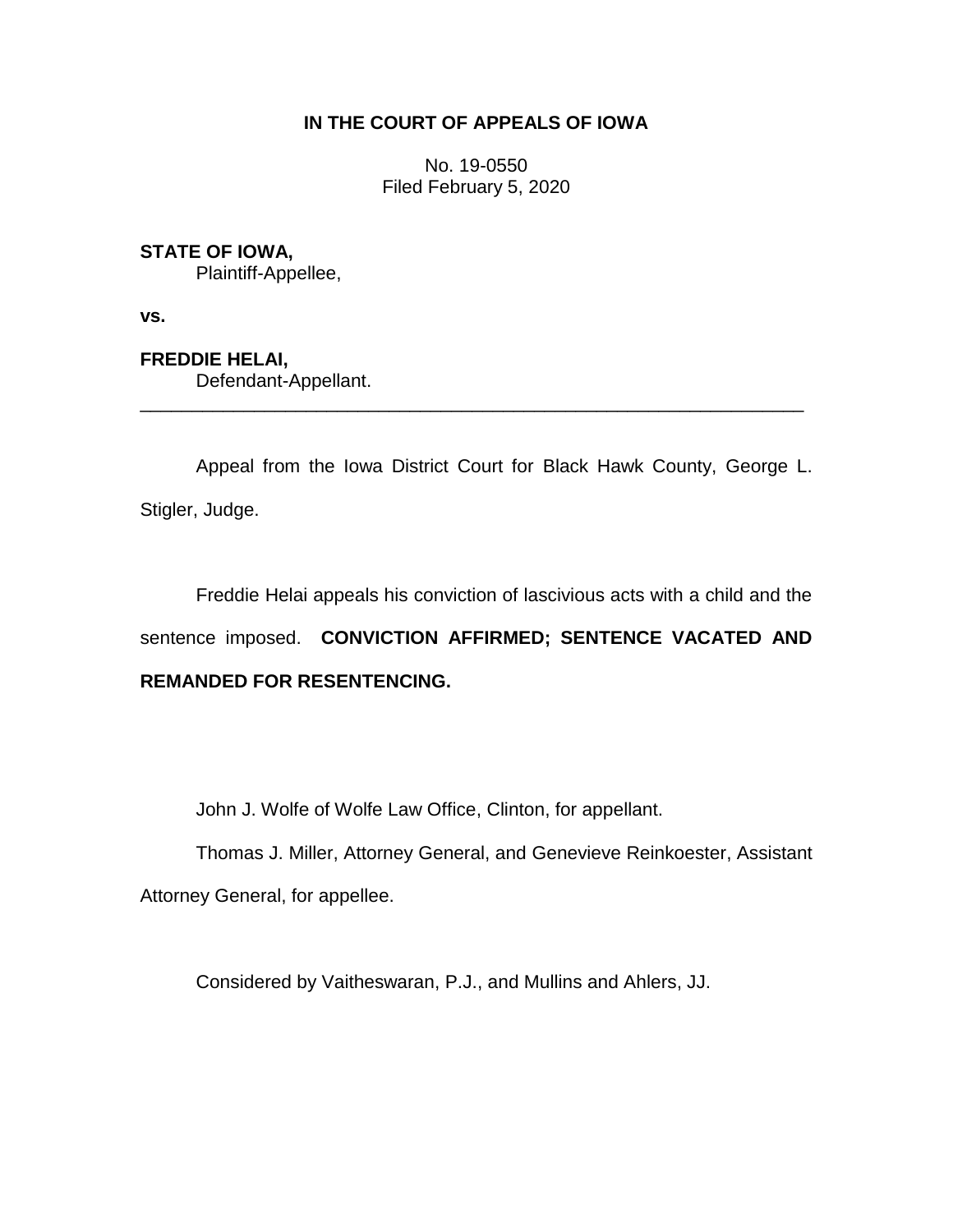## **MULLINS, Judge.**

 $\overline{a}$ 

Freddie Helai appeals his conviction, following a guilty plea, of lascivious acts with a child and the sentence imposed. He argues his plea was entered unknowingly and involuntarily because he was misadvised of the potential  $imm$ igration consequences<sup>1</sup> of his plea and his counsel rendered ineffective assistance in failing to ensure he was accurately advised and by failing to file a motion in arrest of judgment to challenge his plea based on the alleged deficiencies.<sup>2</sup> He also argues the court relied on improper considerations in imposing sentence.

As Helai acknowledges, by failing to file a motion in arrest of judgment to challenge the plea, he did not preserve error on his challenge. *See* Iowa R. App. P. 2.24(3)(a) ("A defendant's failure to challenge the adequacy of a guilty plea proceeding by motion in arrest of judgment shall preclude the defendant's right to assert such challenge on appeal."). However, Helai also claims his attorney was ineffective in allowing the alleged plea-related errors and for failing to file a motion in arrest of judgment to challenge the plea. "[I]f the guilty plea resulted from ineffective assistance of counsel, the defendant can challenge the plea under the

<sup>1</sup> While the court advised Helai at the plea hearing he would not suffer immigration consequences because he was from an "American protectorate," upon the record made in the district court, it is unclear whether Helai is a United States citizen.  $2$  As the State points out, recent legislation, effective July 1, 2019, limits our ability to consider appeals of convictions when a defendant has pled guilty and forecloses our ability to consider ineffective-assistance-of-counsel claims on direct appeal. *See* 2019 Iowa Acts ch. 140, §§ 28(a)(3), 31 (codified at Iowa Code §§ 814.6(1)(a)(3), .7 (2019)). However, the State filed its brief before our supreme court decided whether the legislation is retroactive. The court recently ruled the new provisions do "not apply to a direct appeal from a judgment and sentence entered before July 1, 2019." *State v. Macke*, 933 N.W.2d 226, 228 (Iowa 2019).

2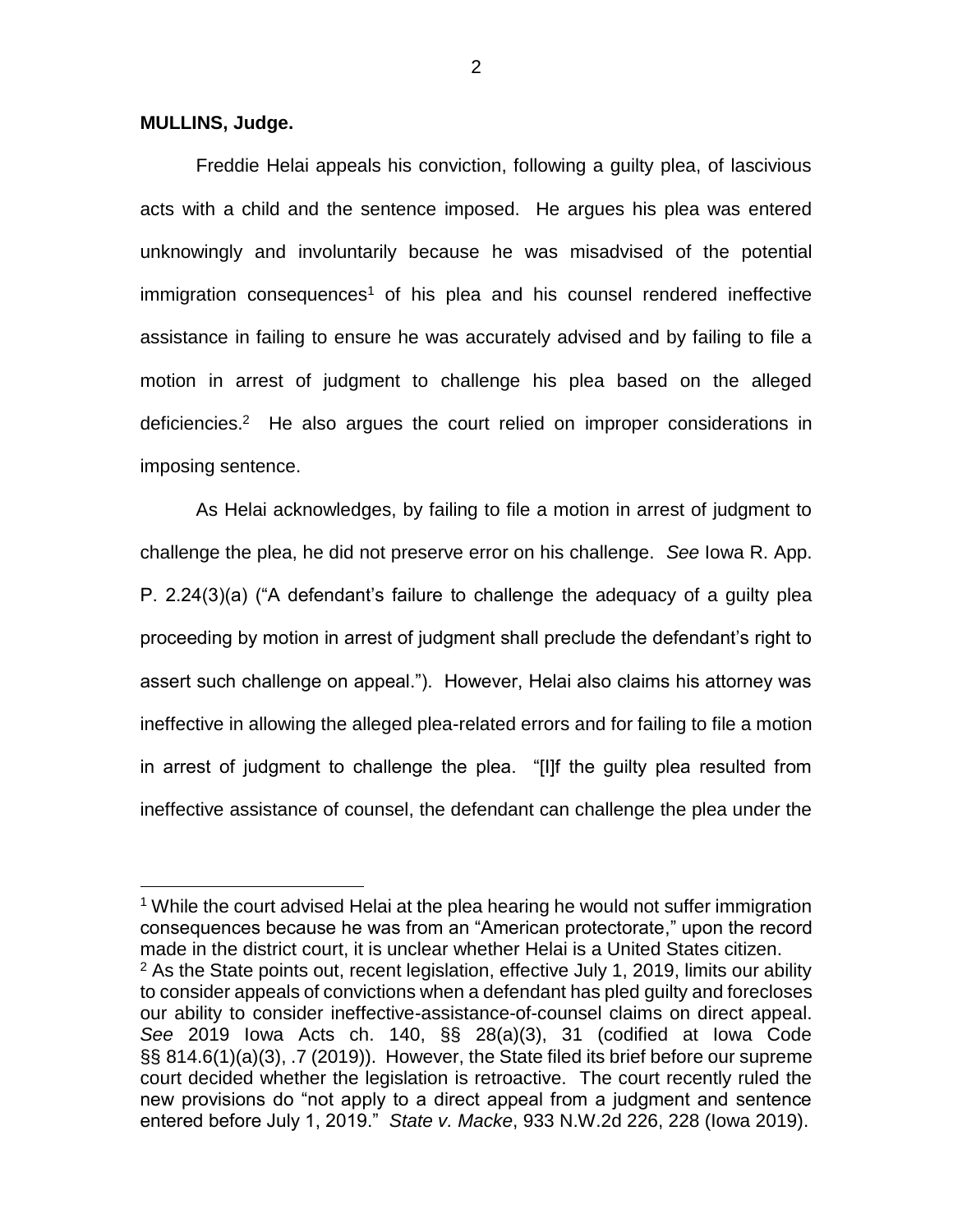rubric of ineffective assistance of counsel." *State v. Weitzel*, 905 N.W.2d 397, 401 (Iowa 2017); *accord State v. Fountain*, 786 N.W.2d 260, 263 (Iowa 2010) ("Ineffective-assistance-of-counsel claims are an exception to the traditional errorpreservation rules."). We review claims of ineffective assistance of counsel de novo and will only exercise appellate review if the record is adequate to determine the claim. *State v. Kuhse*, \_\_\_ N.W.2d \_\_\_, \_\_\_, 2020 WL 250542, at \*4 (Iowa 2020).

To succeed on his ineffective-assistance-of-counsel claim, Helai must establish "(1) that counsel failed to perform an essential duty and (2) that prejudice resulted." *Id.*; *accord Strickland v. Washington*, 466 U.S. 668, 687 (1984). We "may consider either the prejudice prong or breach of duty first, and failure to find either one will preclude relief." *State v. McNeal*, 897 N.W.2d 697, 703 (Iowa 2017) (quoting *State v. Lopez*, 872 N.W.2d 159, 169 (Iowa 2015)). When challenging a guilty plea through a claim of ineffective assistance of counsel, "in order to satisfy the prejudice requirement, the defendant must show that there is a reasonable probability that, but for counsel's errors, he or she would not have pleaded guilty and would have insisted on going to trial." *State v. Straw*, 709 N.W.2d 128, 138 (Iowa 2006).

"Before accepting a plea of guilty, the court must address the defendant personally in open court and inform the defendant of, and determine that the defendant understands," among other things, "[t]hat a criminal conviction . . . may affect a defendant's status under federal immigration laws." Iowa R. Crim. P. 2.8(2)(b)(3). If Helai is a United States citizen, then we conclude Helai's counsel was under no duty to ensure he was advised of the immigration consequences of

3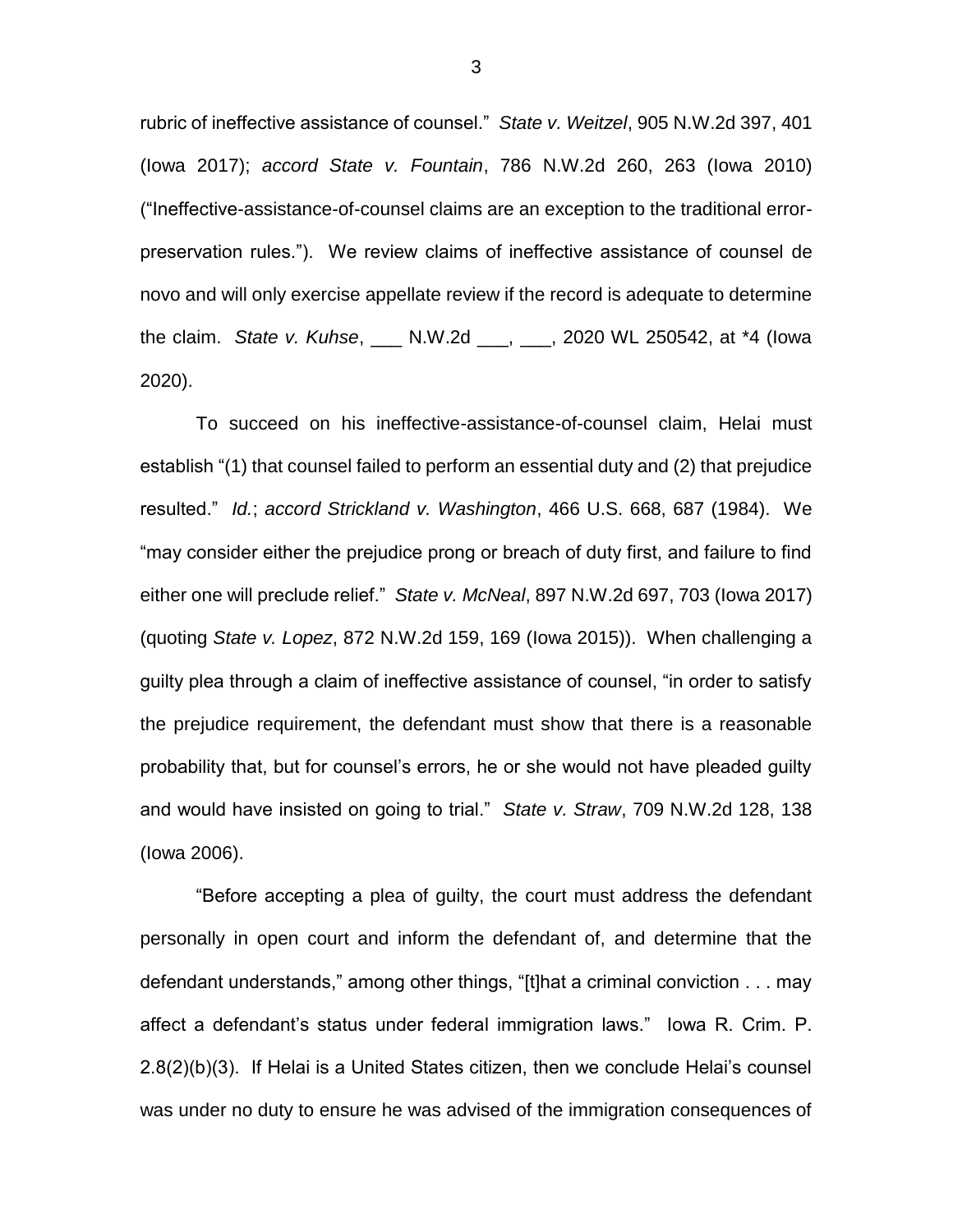his plea or challenge the plea on that basis because the consequences would not apply to him. Next, we find the record inadequate to even determine whether Helai is a United States citizen and the consequences apply to him. As such, we are unable to assess counsel's effectiveness. Even if the record affirmatively showed Helai is not a United States citizen, then we would find the record inadequate to decide whether Helai was prejudiced by the alleged breach of duty and would repeat our position that the "circumstances underlying . . . the defendant's willingness to go to trial are facts that should be permitted to be more fully developed" in a postconviction-relief proceeding. *State v. Delacy*, 907 N.W.2d 154, 160 (Iowa Ct. App. 2017) (en banc); *see also State v. Deneve*, No. 18-1479, 2019 WL 1932585, at \*2 (Iowa Ct. App. May 1, 2019); *State v. Carter*, No. 18- 0838, 2019 WL 325812, at \*2 (Iowa Ct. App. Jan. 23, 2019); *State v. Gaston*, No. 16-1957, 2017 WL 4317310, at \*2 (Iowa Ct. App. Sept. 27, 2017); *State v. Iddings*, No. 15-1597, 2017 WL 246049, at \*5 (Iowa Ct. App. June 7, 2017); *State v. Bascom*, No. 15-2173, 2017 WL 1733115, at \*1 (Iowa Ct. App. May 3, 2017); *State v. Taylor*, No. 16-0762, 2017 WL 1735682, at \*1–2 (Iowa Ct. App. May 3, 2017). Thus, we preserve the ineffective-assistance claim, and Helai may pursue it in a postconviction-relief proceeding, if he so chooses.<sup>3</sup>

 $\overline{a}$ 

<sup>3</sup> Citing *State v. Kress*, 636 N.W.2d 12 (Iowa 2001), Helai argues, under the scenario he is not a United States citizen, because the court did not advise him of the immigration consequences of his plea, the appropriate remedy is to set aside his conviction and sentence and allow him to plead anew. That would be true if he challenged his plea by way of motion in arrest of judgment or the court failed to adequately advise him of his obligation to file such a motion to challenge his plea. However, because neither occurred here, his only avenue for relief is through a claim of ineffective assistance of counsel. Because we find the record inadequate to determine the claim, he must pursue it in a postconviction-relief proceeding.